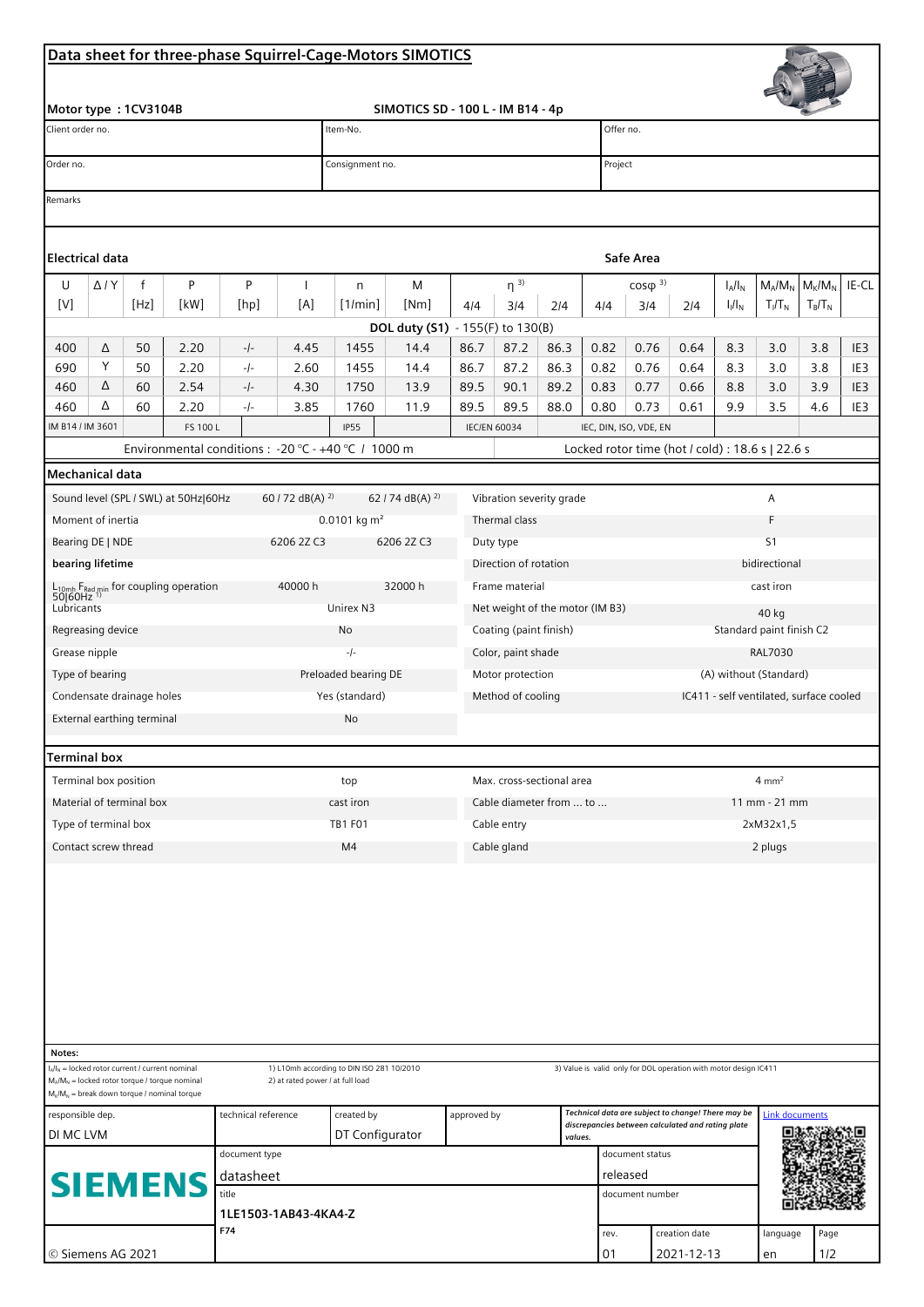**Motor type : 1CV3104B SIMOTICS SD - 100 L - IM B14 - 4p**



**Special design** 

F74 Sheet steel fan cowl

 **Notes:**

| responsible dep.    | technical reference  | approved by | Technical data are subject to change! There may be |         |               | <b>Link documents</b>                             |      |     |  |
|---------------------|----------------------|-------------|----------------------------------------------------|---------|---------------|---------------------------------------------------|------|-----|--|
| <b>IDI MCLVM</b>    | DT Configurator      |             |                                                    | values. |               | discrepancies between calculated and rating plate |      |     |  |
|                     | document type        |             | document status                                    |         |               |                                                   |      |     |  |
| <b>SIEMENS</b>      | datasheet            |             | released                                           |         |               |                                                   |      |     |  |
|                     | title                |             | document number                                    |         |               |                                                   |      |     |  |
|                     | 1LE1503-1AB43-4KA4-Z |             |                                                    |         |               |                                                   |      |     |  |
|                     | F74                  |             |                                                    | rev.    | creation date | language                                          | Page |     |  |
| I © Siemens AG 2021 |                      |             |                                                    |         | . 01          | 2021-12-13                                        | en   | 2/2 |  |